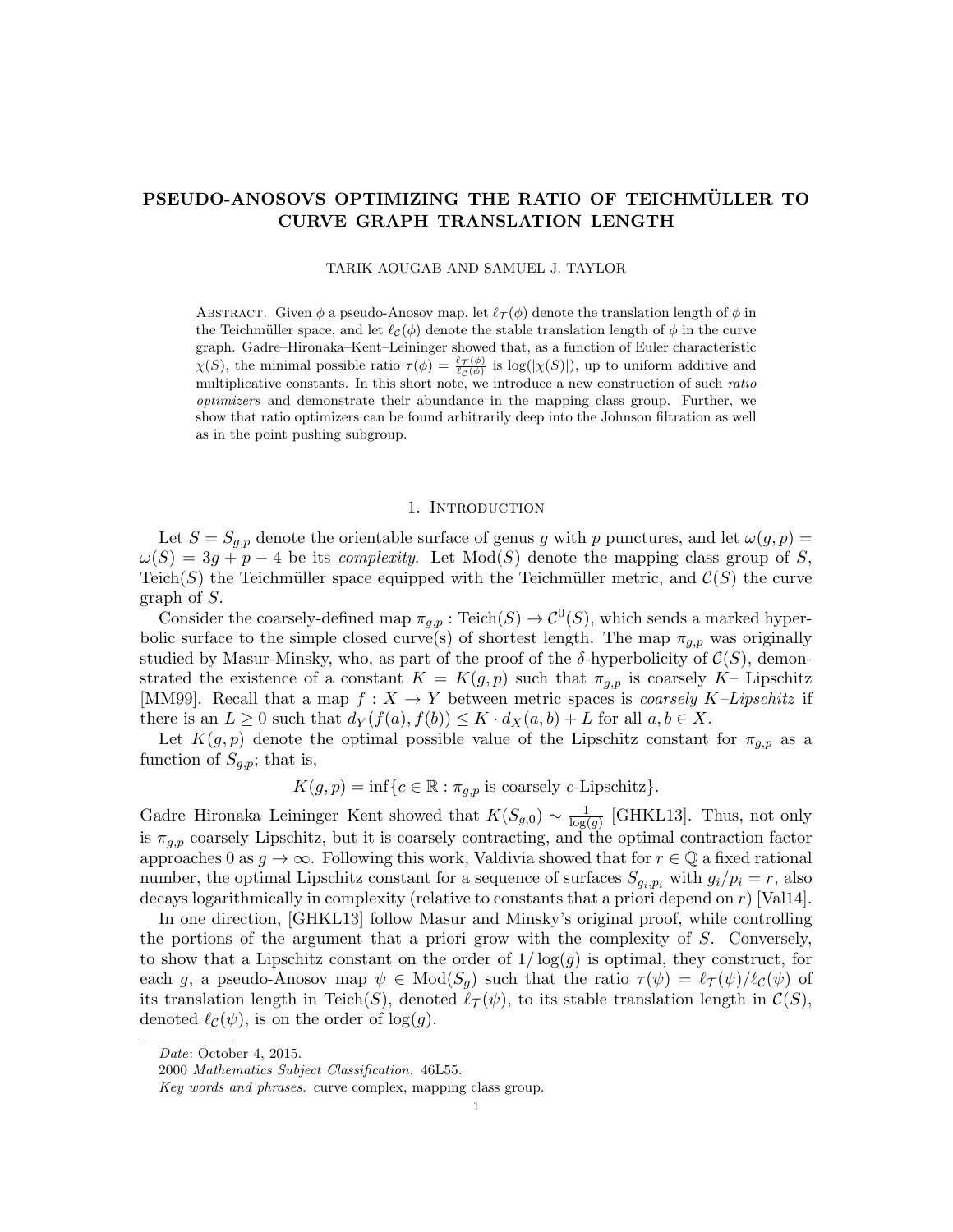The purpose of this short note is to give a new construction of pseudo-Anosov maps for which  $\tau(\psi)$  is optimal, i.e. on the order of  $log(\omega(S))$ . We call such pseudo-Anosovs ratio optimizers and our construction shows their abundance in the mapping class group:

**Theorem 1.1.** There exists a function  $f(\omega) = O(\log(\omega))$ , and a Teichmüller disk  $D \subset$  $Teich(S_{q,p})$  such that there are infinitely many conjugacy classes of primitive pseudo-Anosovs  $\psi$  with  $\tau(\psi) = \frac{\ell \tau(\psi)}{\ell c(\psi)} < f(\omega(g, p)))$ , and the invariant axis of  $\psi$  is contained in  $\mathcal{D}$ .

We will see in Corollary 3.5 that the function  $f(\omega)$  can be taken to be  $\log(2B \cdot \omega)$  where  $B \geq 1$  is a constant not depending on  $\omega$ .

In addition to establishing the abundance of ratio optimizers, our methods show that ratio optimizers can be constructed in subgroups of mapping class groups which are well-known not to contain pseudo-Anosov mapping classes that minimize Teichmüller space translation length alone. In particular, we build ratio optimizers arbitrarily deep into the Johnson filtration as well as in the point pushing subgroup for a mapping class group of a surface with a single puncture.

For a group Γ, let  $\Gamma^{(k)}$  denote the kth term of its lower central series. That is  $\Gamma^{(1)} = [\Gamma, \Gamma]$ is the commutator subgroup and  $\Gamma^{(k+1)} = [\Gamma^{(k)}, \Gamma]$ . For any  $k \geq 0$  there is a surjective homomorphism

$$
Mod(S) \to Out(\pi_1(S)/\pi_1(S)^{(k)}),
$$

whose kernel, denoted  $J_k$ , is the kth term of the Johnson filtration. These subgroups were introduced by Johnson in [Joh83]. Note that  $J_1$  is the Torelli subgroup of  $Mod(S)$  and  $J_2$ is the so-called Johnson kernel.

**Theorem 1.2.** There exists a uniform constant  $C_J \geq 0$  satisfying the following. Let  $S =$  $S_{g,p}$ , with  $g \geq 2$  and  $p = 0$  or  $p = 1$ , and denote by  $J_k(S)$  the kth term of the Johnson filtration of  $Mod(S)$ . Then there exists  $\phi_k \in J_k(S)$  with

$$
\tau(\phi_k) = \frac{\ell \tau(\phi)}{\ell c(\phi)} \le C_J \log \omega(S).
$$

That is, there are ratio optimizers arbitrarily deep into the Johnson filtration.

We remark that Theorem 1.2 is entirely different from the situation of minimizing  $\ell_{\mathcal{T}}(\phi)$ alone. In fact, Farb–Leininger–Margalit [FLM08] have shown that the minimal Teichmüller space translation length among pseudo-Anosov mapping class in  $J_1$  is uniformly bounded from above and below, independent of genus. This is in contrast to work of Penner who shows that among all pseudo-Anosov homeomorphisms this quantity is on the order of  $1/g$ [Pen91].

Finally, for a surface  $S_{g,1}$  with  $g \geq 2$ , we denote the kernel of the natural map

$$
Mod(S_{g,1}) \to Mod(S_{g,0})
$$

by  $PP_q$ . This is the point pushing subgroup of  $Mod(S_{q,1})$ ; it consists of mapping classes which are isotopic to the identity after ignoring the puncture. Similar to the situation discussed above, it is known that pseudo-Anosov mapping classes in  $PP<sub>q</sub>$  cannot minimize Teichmüller space translation length  $[Down1]$ . However, this is not an issue for ratio optimizers:

**Theorem 1.3.** There exists a uniform constant  $C_P \geq 0$  satisfying the following. Let  $S = S_{q,1}$  with  $g \geq 2$  and let  $PP_q \leq Mod(S)$  be the point pushing subgroup of its mapping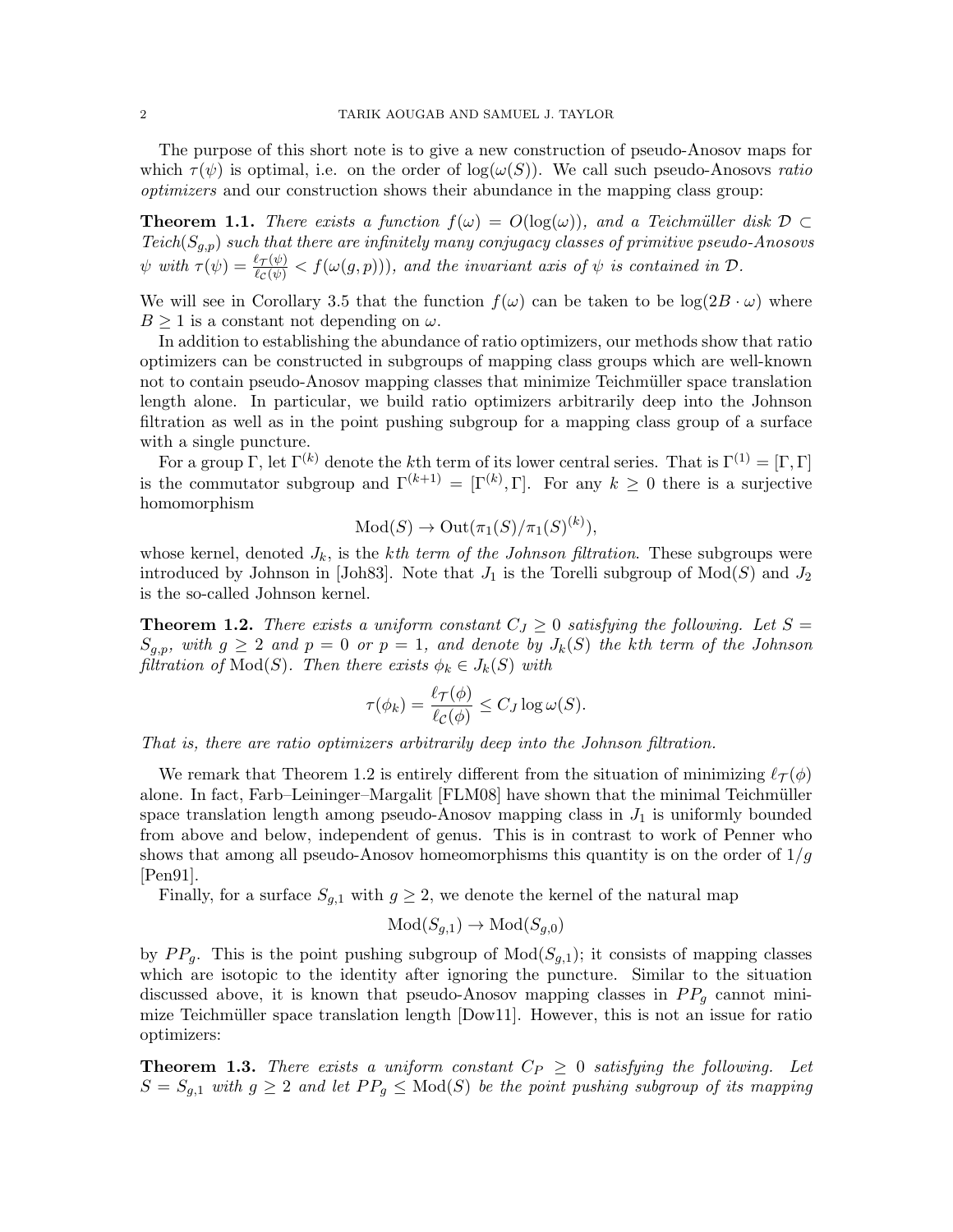class group. Then there is  $\phi \in PP_a$  with

$$
\tau(\phi) = \frac{\ell_{\mathcal{T}}(\phi)}{\ell_{\mathcal{C}}(\phi)} \leq C_P \log \omega(S).
$$

Acknowledgments: Both authors are partially supported by the National Science Foundation. The first by NSF grant DMS- 1502623 and the second by NSF grant DMS-1400498.

## 2. Background

2.1. Curves, filling pairs and projections. Let  $S_{q,p}$  denote the genus g surface with  $p \ge 0$  punctures. The *complexity* of S is defined as  $\omega(S) = \omega(g, p) = 3g + p - 4$ . For all surfaces in this paper we assume  $\omega(S) > 0$ . A simple closed curve c on S is essential if it is not homotopically trivial and if it is not homotopic into a neighborhood of a puncture. Given two essential simple closed curves  $\alpha$ ,  $\beta$  their *geometric intersection number*, denoted  $i(\alpha, \beta)$ , is defined as

$$
i(\alpha, \beta) := \min_{x \sim \alpha} |x \cap \beta|,
$$

where  $\sim$  denotes homotopy. If  $|\alpha \cap \beta| = i(\alpha, \beta)$ , we say  $\alpha$  and  $\beta$  are in minimal position. Note that any collection of pairwise non-homotopic essential curves can be placed in pairwise minimal position on  $S$ . Indeed, when  $S$  is equipped with any complete hyperbolic metric, any pair of closed geodesics is in minimal position and there exists a unique geodesic in each free homotopy class of essential curve.

A pair of essential simple closed curves  $\alpha, \beta$  are in minimal position on a closed surface  $S_q$  if and only if no complementary component of  $\alpha \cup \beta$  is a bigon, a disk whose boundary is comprised of one arc of  $\alpha$  and one of  $\beta$  [FM11].

A collection of curves  $\Gamma = \{\gamma_1, ..., \gamma_n\}$  in pairwise minimal position is said to fill a surface S if the complement of their union consists of a disjoint union of topological disks and once-punctured disks. Equivalently,  $\Gamma$  fills S so long as every essential simple closed curve α has positive geometric intersection number with at least one curve in Γ. Let  $i_{q,p}$  denote the minimum possible geometric intersection number for a filling pair  $\alpha, \beta$  on  $S_{g,p}$ . A simple Euler characteristic argument shows that  $i_{g,p}$  must grow linearly in  $\omega(g, p)$ . In [AH15] and  $|AT14|$  the quantities  $i_{q,p}$  were determined.

Lemma 2.1 (Minimally intersecting filling pairs). Minimally intersecting filling pairs intersect as follows:

- (1) If  $g \neq 2, 0$  and  $p = 0$ ,  $i_{g,p} = 2g 1$ .
- (2) If  $g \neq 2, 0$  and  $p \geq 1$ ,  $i_{g,p} = 2g + p 2$ .
- (3) If  $g = 0$  and  $p \ge 6$  is even, then  $i_{g,p} = p 2$ . On the other hand if p is odd,  $i_{g,p} = p - 1.$
- (4) If  $g = 2$  and  $p \le 2$ ,  $i_{g,p} = 4$ .

(5) If 
$$
g = 2
$$
 and  $p \geq 2$  is even, then  $i_{g,p} = 2g + p - 2$ ; and if  $p \geq 3$  is odd,  $i_{g,p} \leq 2g + p - 1$ .

In our application to pseudo-Anosov mapping classes in the Johnson filtration, we also require information about filling pairs of separating curves. Let  $i_{g,p}^{sep}$  denote the minimum geometric intersection number taken over all filling pairs  $\alpha, \beta$  where both  $\alpha, \beta$  are separating curves. Then we have the following:

**Lemma 2.2** (Separating filling pairs). There exists a constant  $C \geq 0$  such that if  $g \geq 2$  and  $p = 0$  or 1, there is a filling pair  $(\alpha, \beta)$  on  $S_{q,p}$  with both  $\alpha, \beta$  separating curves, satisfying  $i(\alpha, \beta) \leq C \cdot \omega(g, p).$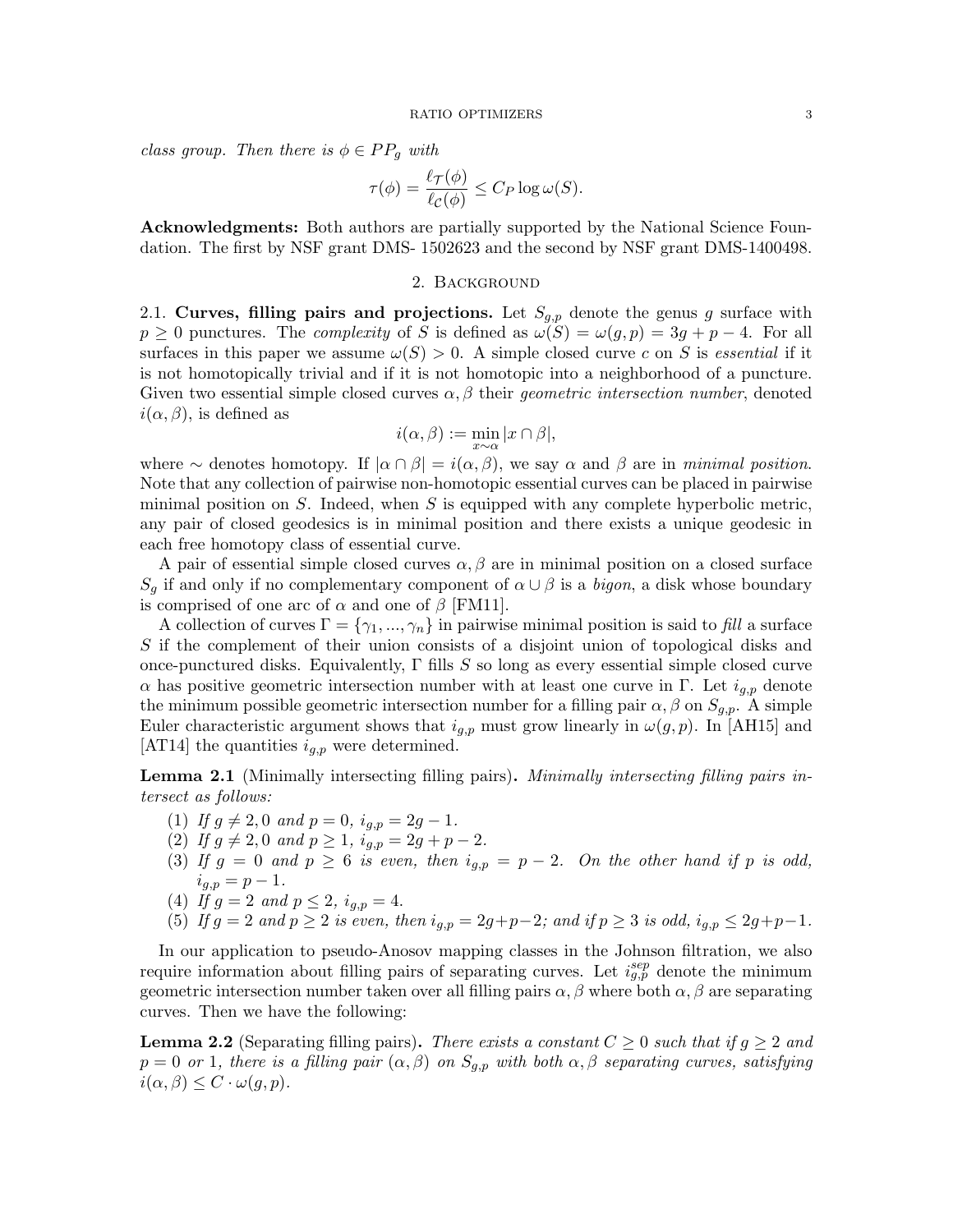*Proof.* First suppose  $p = 0$ , and define  $\alpha_2, \beta_2$  to be any pair of separating curves which fill  $S_2$ ; similarly let  $\alpha_3$ ,  $\beta_3$  be any pair of separating curves filling  $S_3$ . These will be the seeds of an inductive construction.

Now let  $\rho, \gamma$  be a pair of simple separating arcs on  $S_{2,1}$  (which we interpret as the genus 2 surface with one boundary component, as opposed to one puncture) having the property that any essential arc in  $S_{2,1}$  intersects either  $\rho$  or  $\gamma$ . Then given  $\alpha_q, \beta_q$ , we form  $\alpha_{q+2}, \beta_{q+2}$ as follows: excise a small open disk centered at one of the points in  $\alpha_g \cap \beta_g$ . After excising,  $\alpha_g$  and  $\beta_g$  have become arcs which we denote by  $\tilde{\alpha}_g$ ,  $\tilde{\beta}_g$ . We then glue on a copy of  $S_{2,1}$ , matching the endpoints of  $\tilde{\alpha}_g$  to those of  $\gamma$ , and similarly matching the endpoints of  $\tilde{\beta}_g$  to those of  $\rho$ . We obtain a pair of simple closed curves  $\alpha_{g+2}, \beta_{g+2}$  on  $S_{g+2}$ , and we claim that these curves are both separating and that they fill.

Note first that  $\alpha_{g+2}, \beta_{g+2}$  are in minimal position since no complementary region is a bigon, and therefore it suffices to prove that if  $\kappa$  is any essential simple closed curve on  $S_{g+2}$ ,  $\kappa$  is not disjoint from  $\alpha_{g+2} \cup \beta_{g+2}$ . If  $\kappa$  can be isotoped into the original copy of  $S_g$ , it must intersect either  $\tilde{\alpha}_g$  or  $\tilde{\beta}_g$  since  $\alpha_g$ ,  $\beta_g$  fill on  $S_g$ . Therefore, we can assume that  $\kappa$ projects non-trivially to the copy of  $S_{2,1}$ ; that is, that  $\kappa$  intersects this copy of  $S_{2,1}$  in at least one arc which is not boundary parallel. This arc must intersect either  $\rho$  or  $\gamma$  since any arc does so by construction. Therefore  $\kappa$  intersects  $\alpha_{g+2} \cup \beta_{g+2}$  and we conclude that the new pair fills  $S_{q+2}$ .

That  $\alpha_{g+2}, \beta_{g+2}$  are both separating is immediate since both are obtained by concatenating a pair of separating arcs in disjoint subsurfaces. Finally,  $i(\alpha_{q+2}, \beta_{q+2}) \leq i(\alpha_q, \beta_q) +$  $i(\gamma, \rho)$ .

If  $p = 1$ , then by puncturing one complementary region of  $S_{q,0} \setminus (\alpha_q \cup \beta_q)$ ,  $(\alpha_q, \beta_q)$  is a filling pair on  $S_{g,1}$  with the desired properties.

2.2. Annular projections and the bounded geodesic image theorem. For an annulus  $Y \subset S$  whose core curve  $\alpha$  is essential, let Y be the cover of S associated to the conjugacy class of the cyclic subgroup of  $\pi_1(S)$  represented by  $\alpha$ . Let  $\overline{Y}$  be the compactification of  $\tilde{Y}$ obtained by choosing a hyperbolic metric on S and lifting it to  $\tilde{Y}$ . The curve graph  $\mathcal{C}(Y)$ of the annulus  $Y$  is the graph whose vertices are homotopy classes of properly embedded, simple arcs of  $\overline{Y}$  whose endpoints lie on distinct boundary components. Two vertices x and y of  $C(Y)$  are joined by an edge of  $C(Y)$  if and only if x and y can be represented by arcs in  $\overline{Y}$  with disjoint interiors. There is a projection  $\pi_Y$  from the vertices of the curve graph of S to arcs of  $\mathcal{C}(Y)$ , known as subsurface projection. Given  $\beta \in \mathcal{C}^0(S)$  realize  $\alpha$  and  $\beta$  with minimal intersection in S. If  $\beta$  is disjoint from  $\alpha$  then define  $\pi_Y(\beta) = \emptyset$ . Otherwise, the preimage of  $\beta$  in the cover  $\tilde{Y}$  contains simple, properly embedded arcs with well-defined endpoints on distinct components of  $\partial \overline{Y}$  and we define  $\pi_Y(\beta) \subset C^0(Y)$  to be this collection of arcs in  $\overline{Y}$ .

If  $\alpha \in C^0(S)$  is a curve which is the core of an annulus Y then we also use the notation  $C(\alpha)$ for the curve complex  $\mathcal{C}(Y)$  and we denote its path metric by  $d_{\alpha}$ . Let  $\pi_{\alpha} : \mathcal{C}(S) \setminus N_1(\alpha) \to$  $\mathcal{C}(\alpha)$  be the corresponding subsurface projection, where  $N_1(\cdot)$  is the closed 1-neighborhood in  $C_1(S)$ . Also, write  $d_{\alpha}(\beta, \gamma)$  for  $\text{diam}_{\mathcal{C}(\alpha)}(\pi_{\alpha}(\beta) \bigcup \pi_{\alpha}(\gamma)).$ 

From [MM99], we recall the following:

**Lemma 2.3** (Masur–Minsky). Let S be a surface with  $\omega(S) > 1$ . For  $\alpha \in C^0(S)$  and any path  $\gamma = \gamma_0, \gamma_1, \ldots, \gamma_n$  of curves in  $\mathcal{C}(S)$  each intersecting  $\alpha$  essentially, we have:

(1) diam $c(\alpha) \pi_\alpha(\gamma) \leq 1$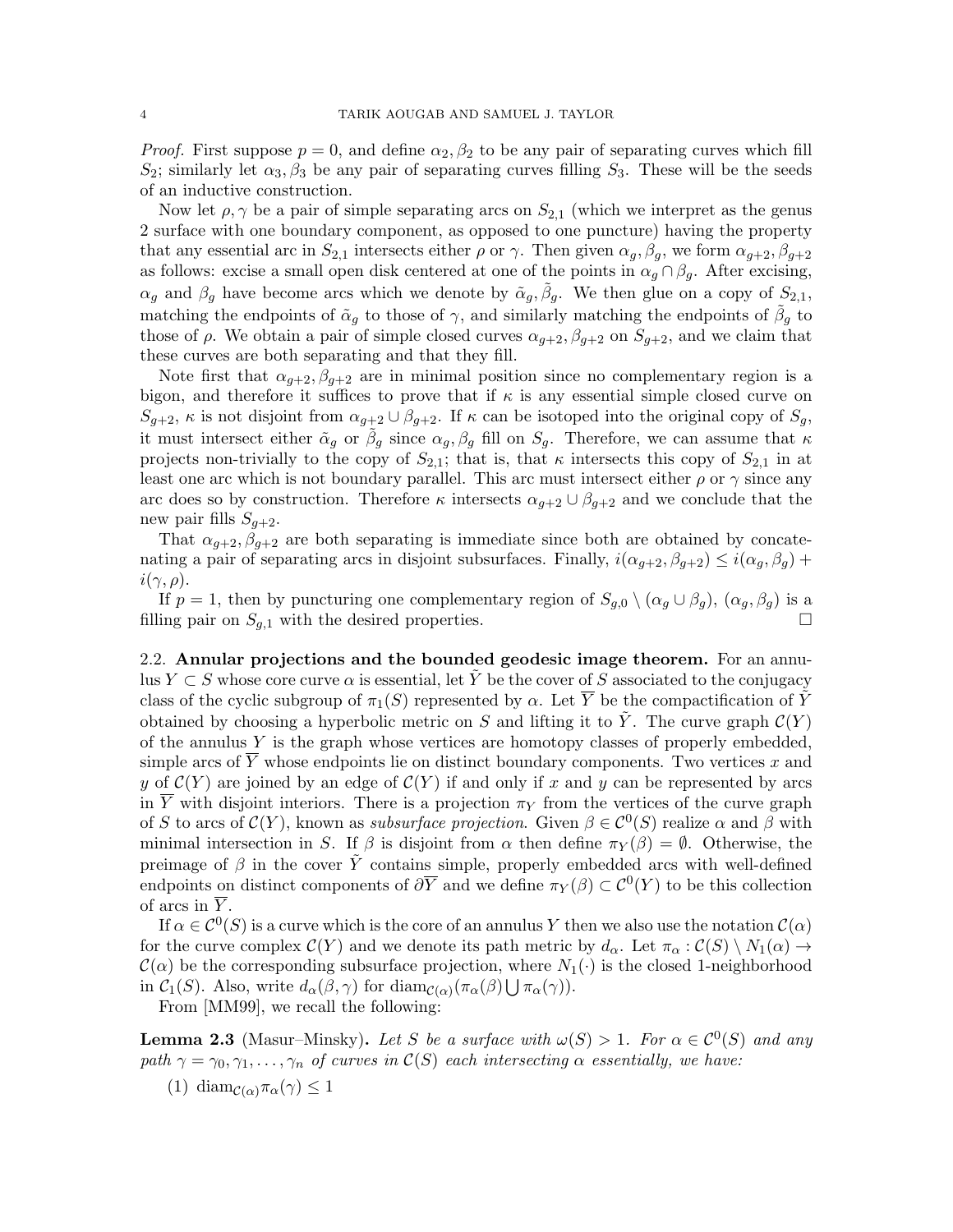(2)  $d_{\alpha}(\gamma_0, \gamma_n) \leq n+1$ (3) If  $T_{\alpha}$  is the Dehn twist about  $\alpha$ , then  $d_{\alpha}(\gamma, T^{N}(\gamma)) \geq N - 2$ .

Finally, we recall the bounded geodesic image theorem of Masur–Minsky [MM00]. The version we state here is due to Webb and gives a uniform, computable constant [Web13]. It is stated below for arbitrary subsurfaces  $Y \subset S$ , but we will use it only for annuli.

**Theorem 2.4** (Bounded geodesic image theorem). There exists  $M \geq 0$  so that for any surface S and any geodesic g in  $\mathcal{C}(S)$ , if each vertex of g has nontrivial projection to the subsurface Y then diam $(\pi_Y(g)) \leq M$ .

2.3. **Mangahas' Lemma.** Let  $C_A = N_1(\alpha)$  and  $C_B = N_1(\beta)$  be 1-neighborhoods of the curves  $\alpha$  and  $\beta$  in  $\mathcal{C}(S)$  and let M be as in the bounded geodesic image theorem (Theorem 2.4). The following is a special case of a combination of Lemma 5.3 of [Man13] along with the claim used in its proof. Recall that for a word w in the free group  $F(a, b)$ , the syllable length of w, denote  $|w|_s$ , is the number of powers of a or b that occur in the reduced form for w.

**Lemma 2.5** (Mangahas). Let a, b be powers of Dehn twists about curves  $\alpha, \beta$ , respectively, such that  $d_S(\alpha, \beta) \geq 3$ , i.e.  $\alpha$  and  $\beta$  fill S. Suppose that for all  $k \neq 0$ 

 $d_{\alpha}(C_B, a^k \cdot C_B) > 2M + 4$  and  $d_{\beta}(C_A, b^k \cdot C_A) > 2M + 4$ .

Then for any word w in  $\langle a, b \rangle$ , either

 $d_S(w \cdot \alpha, \alpha) \geq |w|_s$  or  $d_S(w \cdot \beta, \beta) \geq |w|_s$ .

We remark that if  $a = T_{\alpha}^{l_1}$  and  $b = T_{\beta}^{l_2}$  then by Lemma 2.3 the hypotheses of Lemma 2.5 are satisfied so long as  $|l_1|, |l_2| \geq 2M + 7$ .

2.4. Pseudo-Anosovs and Teichmüller disks. For curves  $\alpha$  and  $\beta$  which jointly fill the surface S and have intersection number  $i(\alpha, \beta) = n$ , there is a representation  $\Psi : \langle T_\alpha, T_\beta \rangle \to$  $PSL_2(\mathbb{R})$  given by

(2.1) 
$$
\Psi(T_{\alpha}) = \begin{pmatrix} 1 & n \\ 0 & 1 \end{pmatrix}, \quad \Psi(T_{\beta}) = \begin{pmatrix} 1 & 0 \\ -n & 1 \end{pmatrix}.
$$

Thurston showed that the pseudo-Anosov mapping classes of the subgroup  $\langle T_{\alpha}, T_{\beta} \rangle \leq$  $Mod(S)$  are exactly the ones mapping to hyperbolic matrices in  $PSL_2(\mathbb{R})$  (i.e. matrices with 2 distinct eigenvalues). Further, he showed that the dilatation of such a pseudo-Anosov is equal to the largest eigenvalue of its representative matrix [Thu88]. Since the Teichmüller space translation length of a pseudo-Anosov mapping class  $\phi$  is equal to the logarithm of its dilatation, this allows a direct computation of  $\ell_{\mathcal{T}}(\phi)$  for  $\phi \in \langle T_{\alpha}, T_{\beta} \rangle$ . For proofs of these facts see [FM11].

The representations  $\Psi : \langle T_\alpha, T_\beta \rangle \to PSL_2(\mathbb{R})$  in (2.1) comes from the singular flat structure  $S(\alpha, \beta)$  on S associated to the pair  $(\alpha, \beta)$ . This is the structure induced by the quadratic differential q on S whose vertical foliation is equal to  $\alpha$  and whose horizontal foliation is equal to  $\beta$  as measured foliations. Alternatively, one can consider the dual square complex to the graph  $\alpha \cup \beta$ , which induces a complex structure on S along with the quadratic differential q obtained by taking  $dz^2$  in the interior of each square. The Dehn twists  $T_{\alpha}$  and  $T_\beta$  can each be realized by an affine map with respect to the singular flat structure, and the "derivative" map induces the representation to  $PSL_2(\mathbb{R})$ . See [FM11] for details.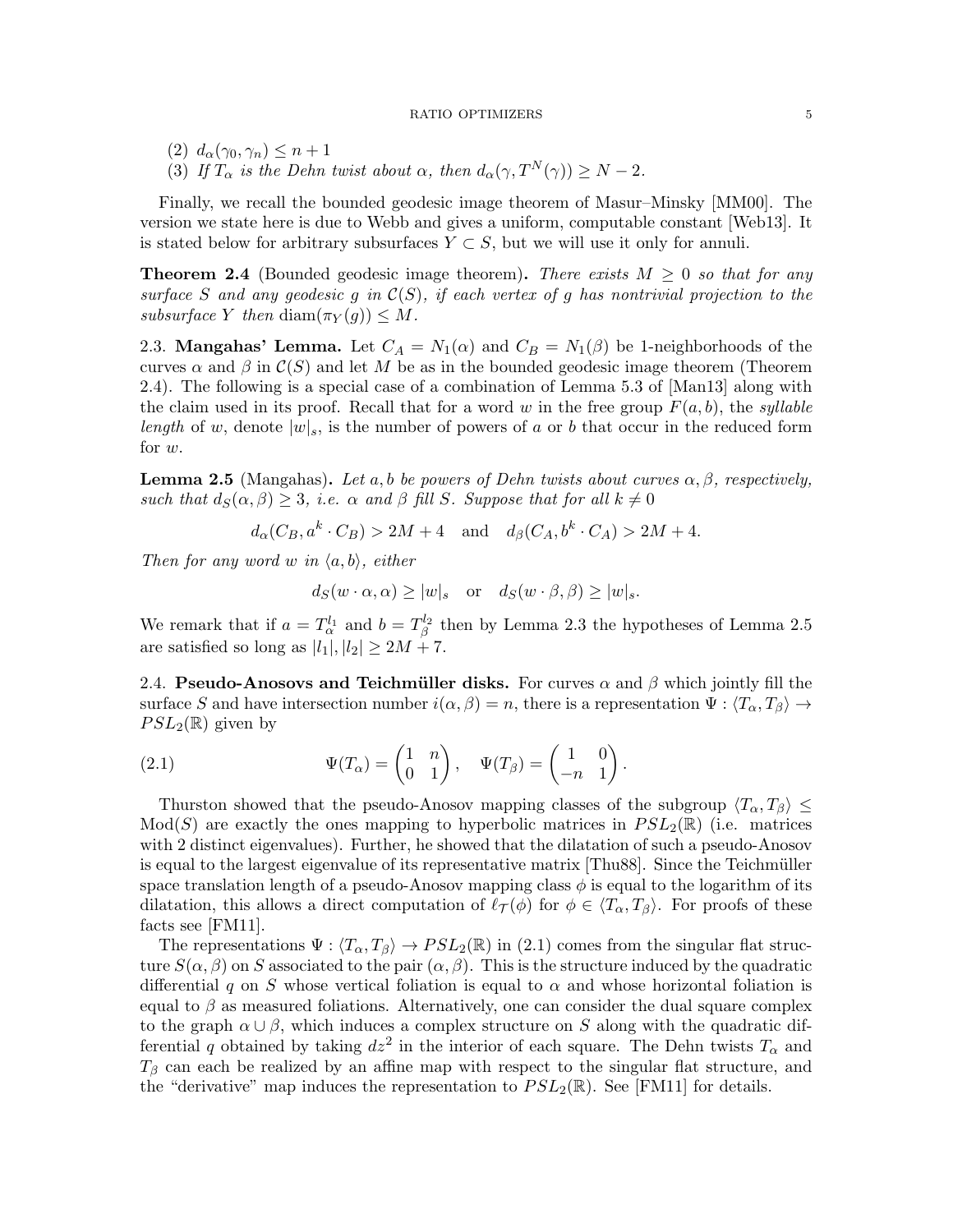The image in  $\mathcal{T}(S)$  of the  $SL_2(\mathbb{R})$  orbit of a quadric differential q is known as a Teichmüller disk. Given a filling pair  $\alpha$ ,  $\beta$ , by  $\mathbb{D}(\alpha,\beta)$  we mean the Teichmüller disk corresponding to the quadratic differential described above, determined by the dual square complex to  $\alpha \cup \beta$ . The subgroup of  $Mod(S)$  preserving  $\mathbb{D}(\alpha, \beta)$  is known as the Veech group  $V(\alpha, \beta)$  and equals the image in  $Mod(S)$  of the affine homeomorphisms of the singular flat surface  $S(\alpha, \beta)$ . In particular, we note that  $\langle T_{\alpha}, T_{\beta} \rangle \leq V(\alpha, \beta)$ .

## 3. Ratio optimizers via QI trees

Let  $S = S_{g,p}$ . Choose simple closed curves  $\alpha, \beta \in C^{0}(S)$  which fill S, that is, for which  $d_S(\alpha, \beta) \geq 3$ . For notational convenience, set  $i = i_{\alpha, \beta} = i(\alpha, \beta)$ . We will use later that  $\alpha$ and  $\beta$  can be chosen so that  $i(\alpha, \beta) \leq i_{g,p}$  where  $i_{g,p}$  is as in Section 2.1 and depends linearly on the complexity  $\omega(S) = \omega(g, p)$  of S. Let M be the bounded geodesic image constant of Theorem 2.4. Recall that M is independent of the complexity of S. Let  $B = 2M + 7$  and set  $a = T^B_\alpha$  and  $b = T^B_\beta$ .



FIGURE 1. The tree  $T_{\alpha,\beta}$  as a collapse of the trivalent tree.

It is well known that the subgroup of  $Mod(S)$  generated by a, b is isomorphic to the free group of rank 2 (see, for example, [Lei04, Theorem 6.1] [Man10, Proposition 3.3]) and we make the identification  $F_2 = \langle a, b \rangle \leq Mod(S)$ . Let  $T = T_{\alpha, \beta}$  be the Bass–Serre tree for the splitting  $\langle a \rangle * \langle b \rangle$ . In details, T is the F<sub>2</sub>–tree obtained by taking the universal cover of the "barbell" graph whose loops are labeled by  $\{a, b\}$  and collapsing the lift of each a–edge and each b–edge. See Figure 1. Denote the image of the axis for a by  $v_a$  and note that this is the unique vertex of  $T$  which is fixed by  $a$ . Similarly, denote the image of the axis for  $b$  by  $v<sub>b</sub>$ . Note that these vertices are joined by an edge, which we call  $e$ , and  $e$  is a fundamental domain for the action  $F_2 \curvearrowright T$ .

We now define an equivariant map  $\mathcal{O}: T \to \mathcal{C}(S)$ . The vertex  $v_a$  is mapped to  $\alpha$ ,  $v_b$  is mapped to β and e is mapped to a fixed geodesic from  $\alpha$  to β in  $\mathcal{C}(S)$ . Using the identification  $F_2 \to \langle a, b \rangle \leq Mod(S)$ , extend the map to all of T by equivariance. This is well-defined since a fixes  $\alpha$  and b fixes  $\beta$ . The main result of this section comes from the following proposition: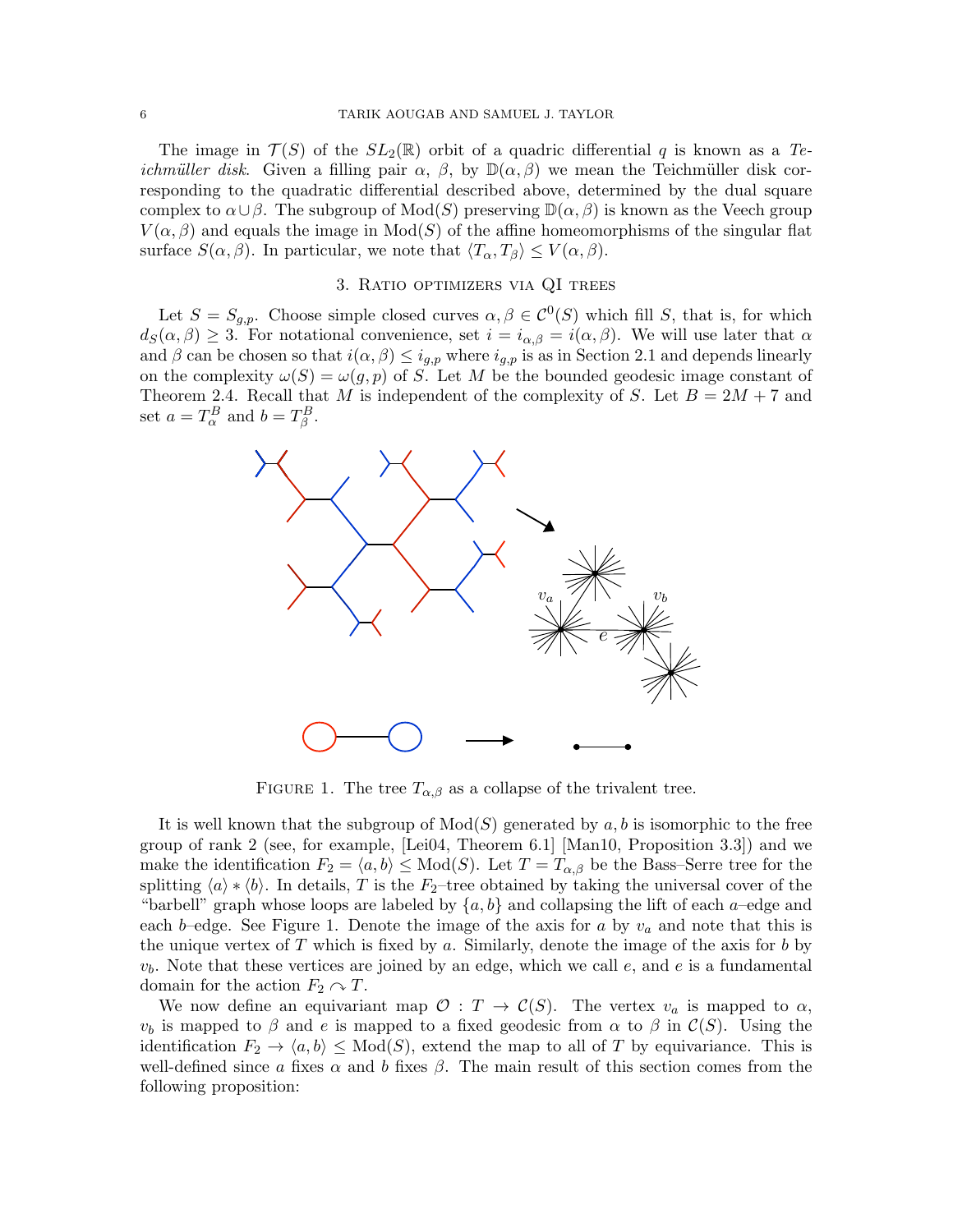**Proposition 3.1** (The tree quasi-isometrically embeds). With notation as above, the  $\langle a, b \rangle$ – equivariant map  $\mathcal{O}: T_{\alpha,\beta} \to \mathcal{C}(S)$  is a  $(3,7)$ -quasi-isometric embedding.

We remark that by examining the proof of Lemma 2.5, the constants in Proposition 3.1 can be improved upon. This, however, will not be necessary for our application.

Before turning to the proof of Proposition 3.1, we first make a few remarks on distance in the (infinite valence) tree T. For a reduced word w in  $\langle a, b \rangle$ , a syllable of w is a maximal subword of the form  $a^k$  or  $b^k$ . The *syllable length* of w, denoted  $|w|_s$ , is the number of syllables in the word w. For example, for the reduced word  $w = a^{k_1}b^{k_2} \dots a^{k_l}$ ,  $|w|_s = l$ . The syllable spelling of w is exactly the normal form associated to the tree  $T$  and, hence, can be used to compute distance in T. In particular, let x and y be two vertices of T; there are four cases depending on whether x and y are in the orbit of  $v_a$  or  $v_b$ . For example, suppose that  $x = v_a$  and that  $y \in F \cdot v_a \setminus \{v_a\}$ . Then there is  $w \in F$  with  $y = w \cdot x$  and we can write  $w = a^{l_1} w' a^{l_2}$  as a reduced syllable decomposition. Now it is easily seen that  $d_T(x,y) = d_T(v_a, w'v_a) = |w'|_s + 1$ . If  $y \in F \cdot v_b$  then write  $y = w \cdot v_b$  with  $w = a^{l_1}w'b^{l_2}$ as a reduced syllable decomposition. Again we see that  $d_T(x, y) = d_T(v_a, w'v_b) = |w'|_s + 1$ . These elementary observations will be used in the proof of Proposition 3.1.

*Proof of Proposition 3.1.* Recall the definition of  $C_A$ ,  $C_B$  from the statement of Lemma 2.5. Let  $x, y \in T$  and set  $\gamma = \mathcal{O}(x)$  and  $\delta = \mathcal{O}(y)$ . Using equivariance and the fact that  $d_S(\alpha, \beta) = 3$  we easily see that,  $d_S(\gamma, \delta) \leq 3 \cdot d_T(x, y)$ .

For the other inequality, we may assume (by equivariance) that x equals either  $v_a$  or  $v_b$ ; since the proofs in each case are identical we assume that  $x = v_a$ . First, suppose that y is in the orbit of  $v_a$ , i.e. that  $y = w \cdot v_a$  for  $w \in F$ . By the definition of  $\mathcal O$  and the triangle inequality,

$$
d_S(\gamma, \delta) = d_S(\alpha, w \cdot \alpha)
$$
  
 
$$
\geq d_S(\beta, w \cdot \beta) - 6,
$$

and thus by Lemma 2.5,  $d_S(\gamma, \delta) \ge |w|_s - 6 \ge d_T(x, y) - 7$ .

If on the other hand y is in the obit of  $v<sub>b</sub>$ , then we choose  $w \in F$  so that  $y = w \cdot v<sub>b</sub>$ . By the triangle inequality  $d_S(\alpha, w \cdot \beta) \geq d_S(\alpha, w \cdot \alpha) - 3$  and  $d_S(\alpha, w \cdot \beta) \geq d_S(\beta, w \cdot \beta) - 3$ . Hence, we may apply Lemma 2.5 to conclude

$$
d_S(\gamma, \delta) = d_S(\alpha, w \cdot \beta)
$$
  
\n
$$
\ge |w|_{s} - 3
$$
  
\n
$$
\ge d_T(x, y) - 4.
$$

We will say that  $w \in \langle a, b \rangle$  is cyclically reduced if it has the smallest syllable length among any of its conjugates. The following is an immediate corollary of Proposition 3.1.

**Corollary 3.2.** Let  $w \in \langle a, b \rangle \leq Mod(S)$  which is cyclically reduced. Then

$$
|w|_s \le \ell_{\mathcal{C}}(w) \le 3|w|_s.
$$

The next lemma is elementary and is used to bound the stretch factors of pseudo-Anosovs obtained by iterating composition.

**Lemma 3.3.** For any  $i \geq 2$ , let

$$
a = \begin{pmatrix} 1 & i \\ 0 & 1 \end{pmatrix}, \quad b = \begin{pmatrix} 1 & 0 \\ -i & 1 \end{pmatrix}
$$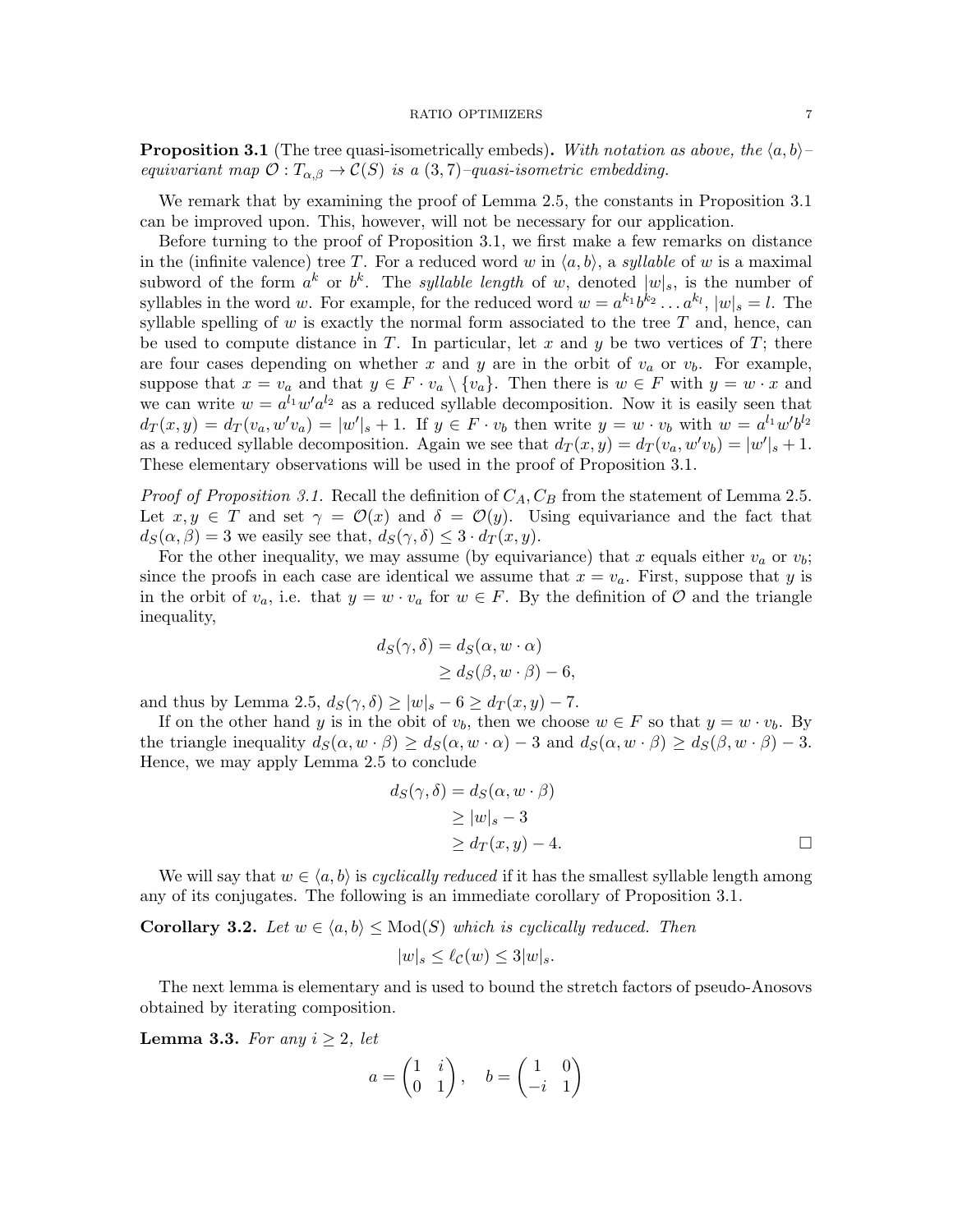and set  $w = a^{\epsilon_1}b^{\delta_1} \dots a^{\epsilon_k}b^{\delta_k}$ , where  $\epsilon_i, \delta_i \in \{\pm 1\}$ . Then  $\text{trace}(w) \leq (2i)^{|w|}$ .

*Proof.* For a 2-by-2 matrix A, let  $|A|_1$  denote its  $l^1$ -norm and  $|A|_2$  its  $l^2$ -norm. For any such  $A, |A|_1 \leq 2|A|_2$ . Moreover, for any matrices A and B,  $|AB|_2 \leq |A|_2|B|_2$ . Hence,

trace
$$
(w)
$$
  $\leq |w|_1$   
\n $\leq 2|w|_2$   
\n $\leq 2 \prod_i |a^{\epsilon_i} b^{\delta_i}|_2$   
\n $\leq 2(i^2 + 1)^k < (2i)^{2k}$ .

**Theorem 3.4** (Ratio bounds). Let  $\alpha, \beta$  be a filling pair of simple closed curves on S, and set  $a = T_{\alpha}^{B}$ ,  $b = T_{\beta}^{B}$ . Let w be a cyclically reduced word in a, b satisfying  $|w| = |w|_s$ . Then

$$
\tau(w) = \frac{l\tau(w)}{l_{\mathcal{C}}(w)} \le \log(2B \cdot i(\alpha, \beta)).
$$

*Proof.* Recall, as noted in Section 2.4,  $\ell_{\mathcal{T}}(w)$  is equal to the logarithm of largest eigenvalue of the matrix corresponding to  $w$ . Applying Lemma 3.3 and Corollary 3.2, we compute

$$
\tau(w) \le \frac{\log((2i)^{|w|})}{|w|_s}
$$

$$
= \frac{|w|}{|w|_s} \log(2i).
$$

Since  $|w| = |w|_s$  and  $i = B \cdot i(\alpha, \beta)$ , this completes the proof.

The following corollary of Theorem 3.4 gives our construction of ratio optimizers.

**Corollary 3.5** (Ratio optimizers). Let  $\alpha$ ,  $\beta$  be a filling pair of simple closed curves satisfying  $i(\alpha, \beta) = \eta_S$ . Then for w a cyclically reduced word as in Theorem 3.4,

$$
\tau(w) = \frac{l\tau(w)}{l_c(w)} \le \log(B \cdot \eta_S)
$$
  

$$
\le \log(2B \cdot \omega(S)).
$$

## 4. COUNTING RATIO OPTIMIZERS IN A TEICHMÜLLER DISK

In this section, we show that our construction yields infinitely many ratio optimizers whose maximal cyclic subgroups in  $Mod(S)$  are pairwise non-conjugate. That is, we will exhibit infinitely many ratio optimizers  $\phi_1, \phi_2, \dots$  such that for each  $i \neq j$ , no power of  $\phi_i$ is conjugate to a power of  $\phi_j$ . Since each of our ratio optimizers is contained in the group generated by  $T_{\alpha}, T_{\beta}$  for  $\alpha, \beta$  a minimally intersecting filling pair, it will follow that the Teichmüller disk  $\mathbb{D}(\alpha, \beta)$  is stabilized by infinitely many primitive, pairwise non-conjugate ratio optimizers. This will complete the proof of Theorem 1.1.

To begin, let  $w_1, w_2, \ldots$  be an infinite collection of distinct cyclically reduced words in  $a, b$ , satisfying:

(1)  $w_i \neq a^{\pm}, b^{\pm}$ (2)  $|w_i| = |w_i|_s$ .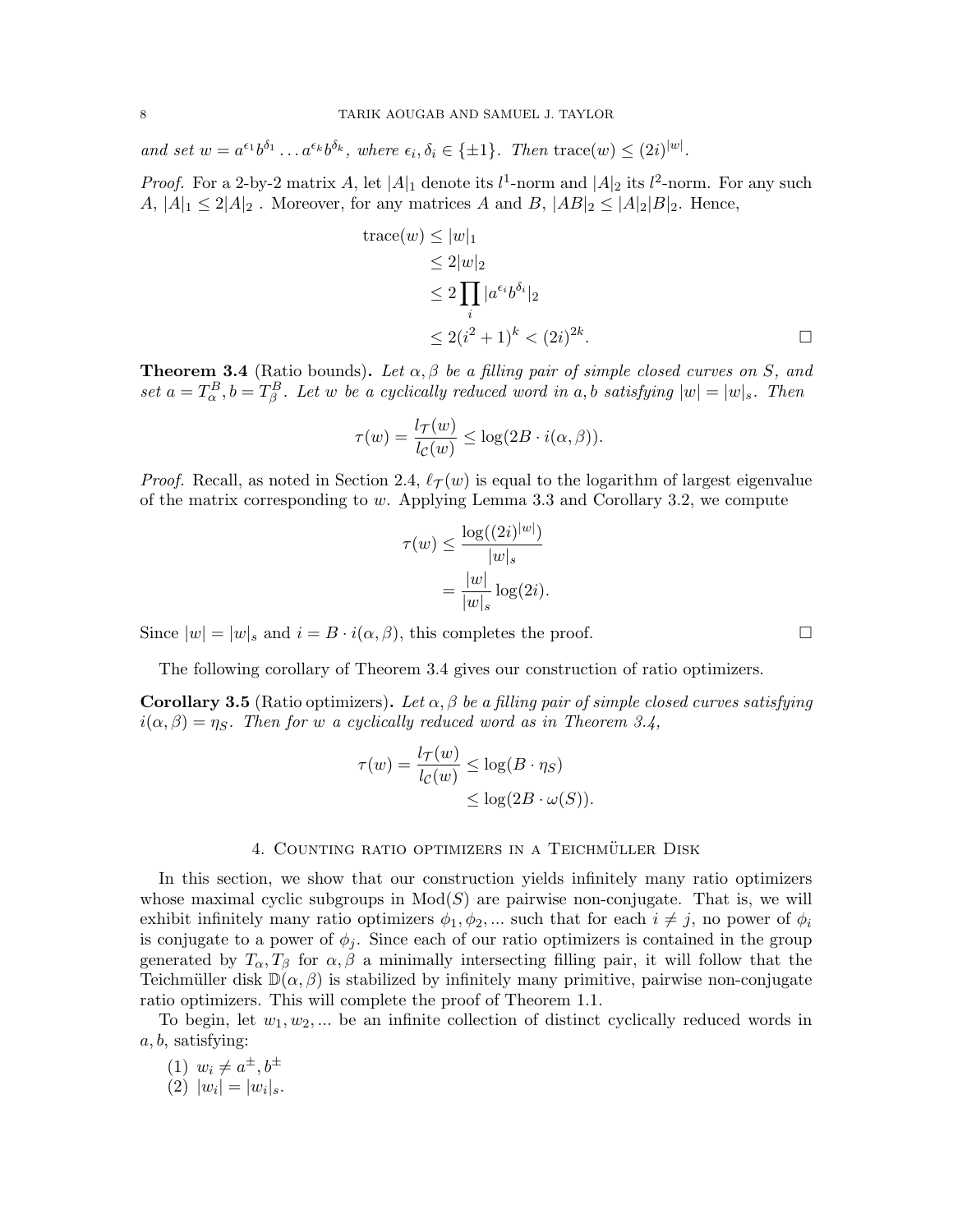#### RATIO OPTIMIZERS 9

Since each  $w_i$  is cyclically reduced and all words in the collection are distinct, the words are pairwise non-conjugate. Furthermore, by property  $(1)$ , each word  $w<sub>i</sub>$  has nonzero translation length on the tree  $T_{\alpha,\beta}$ , and therefore by Corollary 3.2, each corresponds to a pseudo-Anosov mapping class under the map sending the free group generated by  $a, b$  to the subgroup generated by the Dehn twists  $T_{\alpha}^{B}$ ,  $T_{\beta}^{B}$ .

We will refer to the pseudo-Anosov image of  $w_i$  by  $\mathcal{O}(w_i)$ . By Proposition 3.1,  $\mathcal{O}(w_i)$ admits a uniformly quasigeodesic axis  $A_i$ . By property (2) above, we may pass to a subsequence such that for each  $k \geq 0$  the initial subword of  $w_i$  of length k is eventually constant as  $i \to \infty$ . Translating this fact to the tree T and possibly passing to a further subsequence, we have the following property: the axis of  $w_i$  in T shares a segment centered around the origin of length at least i with the axis for  $w_{i-1}$ . Thus, there exists a bi-infinite quasigeodesic R in  $\mathcal{C}(S)$  and a point  $x \in \mathcal{R}$  so that  $\mathcal{O}(w_i)$  admits an axis that shares a segment of length i with  $R$ , centered about x. Furthermore, as a consequence of Corollary 3.2 these axes do not fellow travel in  $C(S)$ .

Now, let  $\Gamma_1 \subset \{O(w_2), O(w_3), ...\}$  denote the set of words whose maximal cyclic subgroups are conjugate in  $Mod(S)$  to the maximal cyclic subgroup determined by  $\mathcal{O}(w_1)$ . By hyperbolicity of  $\mathcal{C}(S)$ , there is a constant  $K > 0$  so that for  $\mathcal{O}(w_i) \in \Gamma_1$ , there is a conjugator  $c_i \in Mod(S)$  such that the quasigeodesic  $c_i \cdot A_i$  K-fellow travels with  $A_1$ . Let l denote the stable translation length of  $\mathcal{O}(w_1)$ .

It follows that there exists a uniform constant  $r$  depending only on  $l$ , the hyperbolicity constant for  $C(S)$ , and the quasigeodesic constants determined in Proposition 3.1, so that for any two points t, s on  $c_i \cdot A_i$ , there exists a power of  $\mathcal{O}(w_1)$  sending t within r of s. Hence the same is true for any two points on  $A_i$ , after replacing  $\mathcal{O}(w_1)$  with its conjugate by  $c_i^{-1}$ .

We first show that  $|\Gamma_1| < \infty$ . Assume by contradiction that  $\Gamma_1$  is infinite. Then there exists  $\mathcal{O}(w_i) \in \Gamma_1$  with i arbitrarily large. Choose such an  $i \gg 1$ , and let y, z denote the endpoints of the segment of R that  $A_i$  shares. Note that by construction  $y, z \in A_j$  for all  $j \geq i$ .

Then for any  $j > i$ ,  $c_i^{-1}c_j$  sends  $A_j$  to  $A_i$ , and post-composing this with some power  $e_j$ of  $c_i^{-1} \mathcal{O}(w_1)c_i$  sends each of y and z within r of themselves. By acylindricity of the action of  $Mod(S)$  on  $C(S)$  [Bow08], there are at most finitely many mapping classes with this property. Hence,

$$
\left\{ (c_i^{-1} \mathcal{O}(w_1)^{e_j} c_i) c_i^{-1} c_j \right\}_{j>i} := \left\{ c'_j \right\}_{j>i}
$$

is a finite collection of mapping classes. We note that  $c_i^{-1}c_j \neq c_i^{-1}c_k$  for any  $j \neq k$ , as the axes  $A_j$  and  $A_k$  do not fellow travel, and the inverse of  $c_i^{-1}c_j$  sends the endpoints at infinity of  $A_i$  to those of  $A_j$ . Moreover,  $c'_j$  is obtained from  $c_i^{-1}c_j$  by post-composition with a map that fixes the endpoints of  $A_i$ , and therefore  $c'_j \neq c'_k$  for  $k \neq j$ . Thus  $|\Gamma_1| < \infty$ .

It follows that we may pass to a subsequence so that no corresponding pseudo-Anosov determines the same maximal cyclic subgroup up to conjugacy as  $\mathcal{O}(w_1)$ . Now we simply iterate this argument. By the exact same logic, the set  $\Gamma_i$  of all maps in our collection which determine the same (up to conjugacy) maximal cyclic subgroup as  $\mathcal{O}(w_i)$  is finite, and thus we can pass to a further subsequence all of whose terms determine pseudo-Anosov mapping classes which are distinct, up to conjugacy and powers, from those already obtained.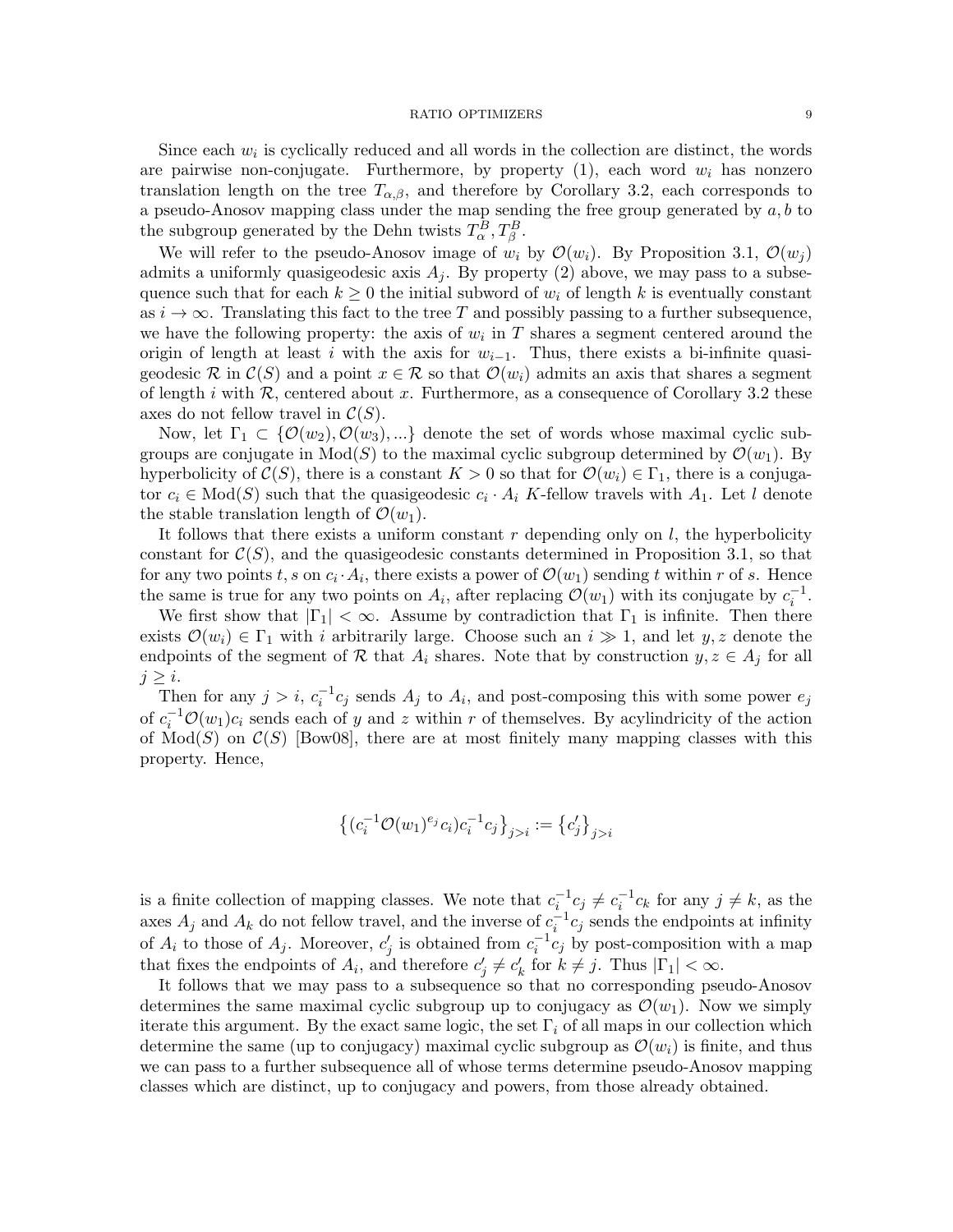5. Ratio optimizers in the Johnson filtration and point pushing subgroups

Fix  $S = S_{g,p}$  with  $g \geq 2$  and  $p \in \{0,1\}$  and let  $\alpha$  and  $\beta$  be separating curves of S which fill and intersect minimally, i.e.  $i(\alpha, \beta) = i_{g,p}^{sep}$ . Recall that by Lemma 2.2, there is a constant  $C \geq 0$ , independent of S, such that  $i(\alpha_g, \beta_g) \leq C \cdot \omega(g, p)$ . Let  $a = T^B(\alpha)$  and  $b = T^B(\beta)$ .

**Theorem 5.1.** There is a constant  $C_J \geq 0$  satisfying the following. Let  $S = S_{g,0}$  or  $S_{g,1}$ with  $g \geq 2$  and denote by  $J_k(S)$  the kth term of the Johnson filtration of  $Mod(S)$ . Then there exist  $f_k \in J_k(S)$  with

$$
\tau(f_k) = \frac{\ell \tau(f_k)}{\ell c(f_k)} \le C_J \log \omega(S).
$$

In other words, there are ratio optimizers arbitrarily deep into the Johnson filtration.

*Proof.* Set  $w_1 = aba$  and  $w_2 = bab$  for a and b as defined at the beginning of this section. Set

$$
f_k = [\dots[[w_1, w_2], w_1] \dots w_*]
$$

which is k iterated commutators alternating between  $w_1$  and  $w_2$ . Note that by construction  $|f_k| = |f_k|_s$ , i.e. each syllable of  $f_k$  has length 1. Since by definition  $a, b \in J_1$  the same is true for  $w_1, w_2$ . Further, as the Johnson filtration  $\{J_k\}$  is a central series, see [BL94] and [Mor91], we have  $f_k \in J_k$ .

By Corollary 3.2,  $\ell_{\mathcal{C}}(f_k) \geq \frac{1}{3}$  $\frac{1}{3}|f_k|_s = \frac{1}{3}$  $\frac{1}{3}|f_k|$ . Moreover, using Lemma 3.3 we can directly compute an upper bound for the dilatation, which (up to a uniform constant) is a product of  $|f_k|$  with  $\log(\omega(S))$ . This completes the proof.

We now construct ratio optimizers in the point-pushing subgroup  $PP_g < Mod(S_{g,1})$  of the mapping class group of a once-punctured surface. To achieve this, it suffices to construct a pair  $(\alpha, \beta)$  of curves on  $S_{q,1}$  which (1) fill the surface, (2) have geometric intersection number at most some fixed polynomial function of g, and (3) such that  $\alpha$  and  $\beta$  are isotopic after forgetting the puncture. Assuming the existence of such a pair, note that the pseudo-Anosov  $T_{\alpha}^{B}T_{\beta}^{-B}$  $E_{\beta}^{-B}$  lies in  $PP_g$ , and by Theorem 3.4, it will be a ratio optimizer. From this, we will obtain:

**Theorem 5.2.** There exists a uniform constant  $C_P \geq 0$  satisfying the following. Let  $S = S_{q,1}$  with  $q \geq 2$  and let  $PP_q \leq \text{Mod}(S)$  be the points pushing subgroup of its mapping class group. Then there is  $\phi \in PP_q$  with

$$
\tau(\phi) = \frac{\ell_{\mathcal{T}}(\phi)}{\ell_{\mathcal{C}}(\phi)} \leq C_P \log \omega(S).
$$

To construct the desired filling pair, begin with a filling pair  $(\rho, \delta)$  of non-separating curves on a closed surface  $S_{g,0}$  with  $i(\rho, \delta)$  bounded above by some fixed linear function of g. For example,  $(\rho, \delta)$  could be a minimally intersecting filling pair on  $S_{q,0}$ .

Let  $\delta_1, \delta_2$  be two parallel copies of  $\delta$ , and puncture the surface  $S_{g,0}$  on the interior of the annulus bounded by  $\delta_1$  and  $\delta_2$  to form the surface  $S = S_{g,1}$ . Note that  $f_{\delta} := T_{\delta_1}^3 \circ T_{\delta_2}^{-3}$  $\delta_2^{(-3)}$  is a point-pushing map in  $Mod(S_{q,1})$ . We claim that  $\rho$  fills with  $f_\delta(\rho)$ , and that  $i(\rho, f_\delta(\rho))$  is bounded above by a quadratic function of  $g$ .

We first show that these two curves jointly fill  $S_{g,1}$ ; that is we must show that if  $\gamma$  is any essential simple closed curve,  $\gamma$  must intersect either  $\rho$  or  $f_{\delta}(\rho)$ . We use the following inequality as seen in [Iva92]: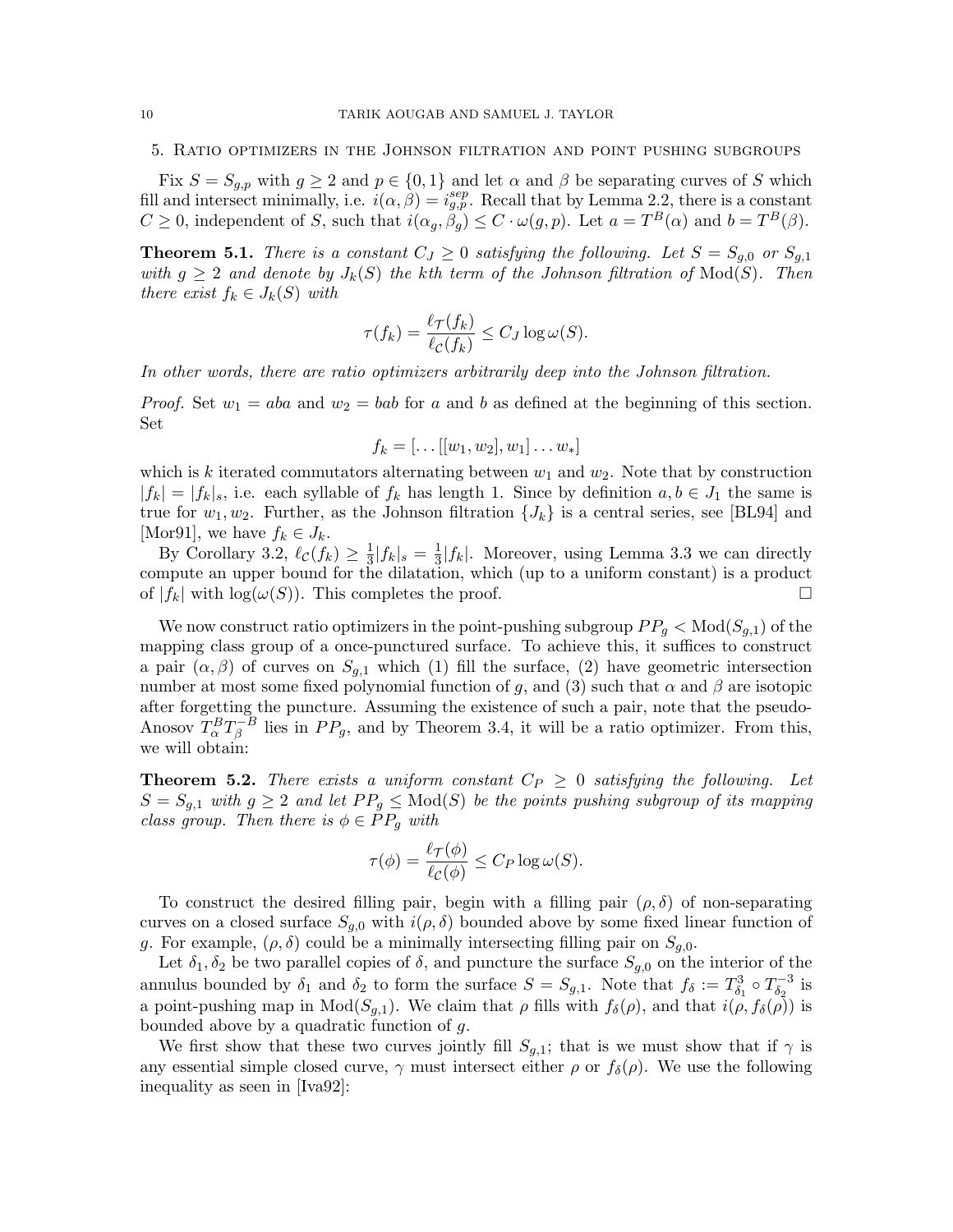#### RATIO OPTIMIZERS 11

**Lemma 5.3.** Let  $c_1, ..., c_m$  be a collection of pairwise disjoint, pairwise non-homotopic simple closed curves on a surface S with negative Euler characteristic, let  $S := (s_1, ... s_m) \in$  $\mathbb{Z}^m$ , and let  $T^{\mathbb{S}}$  denote the composition of Dehn twists  $c_1^{s_1} \circ ... \circ c_m^{s_m}$ . Then for any simple closed curves  $\gamma, \rho,$ 

$$
\sum_{i=1}^{m} (|s_i - 2|) i(\rho, c_i) i(c_i, \gamma) - i(\rho, \gamma) \le i(T^{\mathcal{S}}(\rho), \gamma)
$$
  

$$
\le \sum_{i=1}^{m} |s_i| i(\rho, c_i) i(c_i, \gamma) + i(\rho, \gamma).
$$

Now suppose  $i(\gamma, \rho) = 0$ . Then since  $\rho$  fills with  $\delta$  on the original closed surface, it follows that  $i(\delta_j, \gamma) \neq 0$  for  $j = 1, 2$ . Thus the left hand side of the inequality of Lemma 5.3 is non-zero, so  $\gamma$  must intersect  $f_{\delta}(\rho)$ .

The quadratic bound on  $i(\rho, f_\delta(\rho))$  follows from the linear bound on  $i(\rho, \delta)$ , and another application of Lemma 5.3. This completes the proof of Theorem 5.2.

## **REFERENCES**

- [AH15] Tarik Aougab and Shinnyih Huang, *Minimally intersecting filling pairs on surfaces*, Algebr. Geom. Topol. 15 (2015), no. 2, 903–932.
- [AT14] Tarik Aougab and Samuel J Taylor, *Small intersection numbers in the curve graph*, Bull. London Math. Soc. 46 (2014), no. 5, 989–1002.
- [BL94] Hyman Bass and Alexander Lubotzky, *Linear-central filtrations on groups*, Contemporary Math. 169 (1994), 45–45.
- [Bow08] Brian H Bowditch, Tight geodesics in the curve complex, Invent. Math. 171 (2008), no. 2, 281– 300.
- [Dow11] Spencer Dowdall, Dilatation versus self-intersection number for point-pushing pseudo-anosov homeomorphisms, J. Topol. 4 (2011), no. 4, 942–984.
- [FLM08] Benson Farb, Christopher J Leininger, and Dan Margalit, The lower central series and pseudoanosov dilatations, American Journal of Mathematics 130 (2008), no. 3, 799–827.
- [FM11] Benson Farb and Dan Margalit, A primer on mapping class groups, Princeton University Press, 2011.
- [GHKL13] V Gadre, E Hironaka, RP Kent, IV, and CJ Leininger, *Lipschitz constants to curve complexes*, Mathematical Research Letters 20 (2013), no. 4.
- [Iva92] Nikolai V. Ivanov, Subgroups of Teichm¨uller modular groups, Translations of Mathematical Monographs, vol. 115, American Mathematical Society, Providence, RI, 1992, Translated from the Russian by E. J. F. Primrose and revised by the author. MR 1195787 (93k:57031)
- [Joh83] Dennis Johnson, A survey of the torelli group, Contemporary Math 20 (1983), 165–179.
- [Lei04] Christopher J Leininger, On groups generated by two positive multi-twists: Teichmüller curves and lehmer's number, Geom. Topol. 8 (2004), no. 3, 1301–1359.
- [Man10] Johanna Mangahas, Uniform uniform exponential growth of subgroups of the mapping class group, Geom. Funct. Anal. 19 (2010), no. 5, 1468–1480.
- [Man13] , A recipe for short-word pseudo-anosovs, American Journal of Mathematics 135 (2013), no. 4, 1087–1116.
- [MM99] Howard A. Masur and Yair N. Minsky, Geometry of the complex of curves. I. Hyperbolicity, Invent. Math. 138 (1999), no. 1, 103–149.
- [MM00] Howard A Masur and Yair N Minsky, *Geometry of the complex of curves II: Hierarchical structure*, Geom. Funct. Anal. 10 (2000), no. 4, 902–974.
- [Mor91] Shigeyuki Morita, On the structure of the torelli group and the casson invariant, Topology 30 (1991), no. 4, 603–621.
- [Pen91] Robert C Penner, Bounds on least dilatations, Proc. Amer. Math. Soc 113 (1991), no. 2, 443–450.
- [Thu88] William P Thurston, On the geometry and dynamics of diffeomorphisms of surfaces, Bull. American Math. Soc. 19 (1988), no. 2, 417–431.